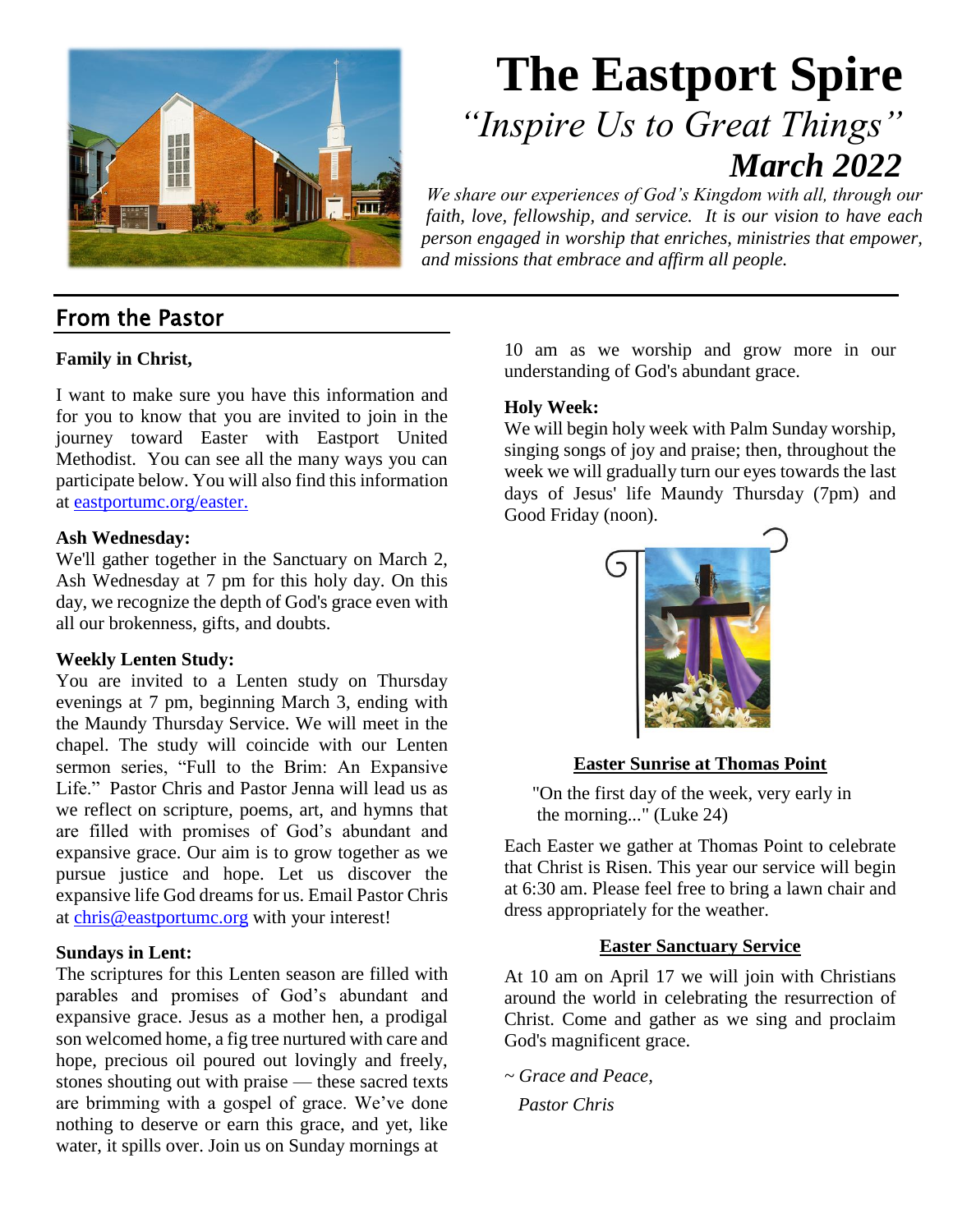### Easter Dedications



We will be decorating our

sanctuary for Easter with beautiful lilies from Bru-Mar Nursery! You are invited to make a dedication by purchasing a lily for \$20 or by making a contribution to our food pantry. Please contact the office at 410-263-5490, [office@eastportumc.org](mailto:office@eastportumc.org) or pick up an order/dedication form on Sunday morning at worship.

*~ Jill Peddicord*



### **United Methodist Women**

The United Methodist Women will hold their next meeting on Wednesday, March 2, at 5:30 in the EUMC Fellowship Hall. We will have a short business meeting followed by a program from the 2021-2022 UMW book entitled *Healing and Joy: On our Journey to God*. You are welcome to bring a bagged meal and drink; dessert will be provided. All women of the church are invited to participate.

### *~ Kathy Duckett*

**Note:** The UMW is assisting with the bus trip to Sight and Sound in August. Currently, 30 people have signed up for this trip. Interest is high and seats will be on a first-come, firstserved basis. Please send your payment to Carol Emory to secure your seat for a fun day with friends, a tasty family-style lunch and a spectacular story. Please review the following information and join us for this special day!

#### EASTPORT UNITED METHODIST CHURCH

August 23, 2022 (Tuesday)

Sight & Sound Theatre – *"DAVID" & Family-Style Lunch at Hershey Farm Restaurant* Strasburg, Pennsylvania

The Sight & Sound Theatre in Strasburg, Pennsylvania, invites you to experience its newest original Biblical stage production of the story of *"DAVID."* Sight & Sound Theatre will take audiences inside the story of this legendary Biblical figure who rose from shepherd to king after defeating the giant Goliath. David was many different things, a shepherd, anointed king, master poet and fearless warrior. His ascent to the throne is filled with towering giants, wild animals, Philistine soldiers, and yet after unprecedented victories lead to devastating failures, this passionate warrior will face the biggest battle of all: the one within himself! Come alongside this young shepherd on his journey to become a man after God's own heart. Witness one of the most legendary Bible stories as it comes to life with original music inspired by the Psalms, spectacular special effects, massive sets, and live animals. So, please join *Eastport United Methodist Church* and enjoy the magic and majesty of this brand-new stage production from Sight & Sound Theatre. David's powerful yet personal story is a state-of-the-art theatrical experience for the whole family! After the show enjoy a delicious family-style lunch at Hershey Farm Restaurant.

We have excellent seats!

|                                                                                                   | \$130.00 Per Person                                                                     | \$96.00 (Child Ages 3-12)                                         |
|---------------------------------------------------------------------------------------------------|-----------------------------------------------------------------------------------------|-------------------------------------------------------------------|
| Itinerary:<br>8:00 AM<br>10:15 AM                                                                 | Depart Annapolis, MD                                                                    | Arrive Strasburg, Sight & Sound Theatre                           |
| 11:00 AM<br>$1:45$ PM<br>$2:00 \text{ PM}$<br>$2:15$ PM<br>$4:00 \text{ PM}$<br>$6:00 \text{ PM}$ | Showtime! "DAVID"<br>Family-Style Lunch<br>Depart Strasburg, PA<br>Arrive Annapolis, MD | Depart Sight & Sound Theatre<br>Arrive at Hershey Farm Restaurant |

Included: Transportation, reserved seats for the show, family-style lunch, and all taxes and tips.

Make checks payable to Carol Emory at 506 Duvall Lane, Annapolis, MD 21403 to secure your seat. For further information or to check for availability, contact Carol at her email, which is [carolemory7@aol.com.](mailto:carolemory7@aol.com)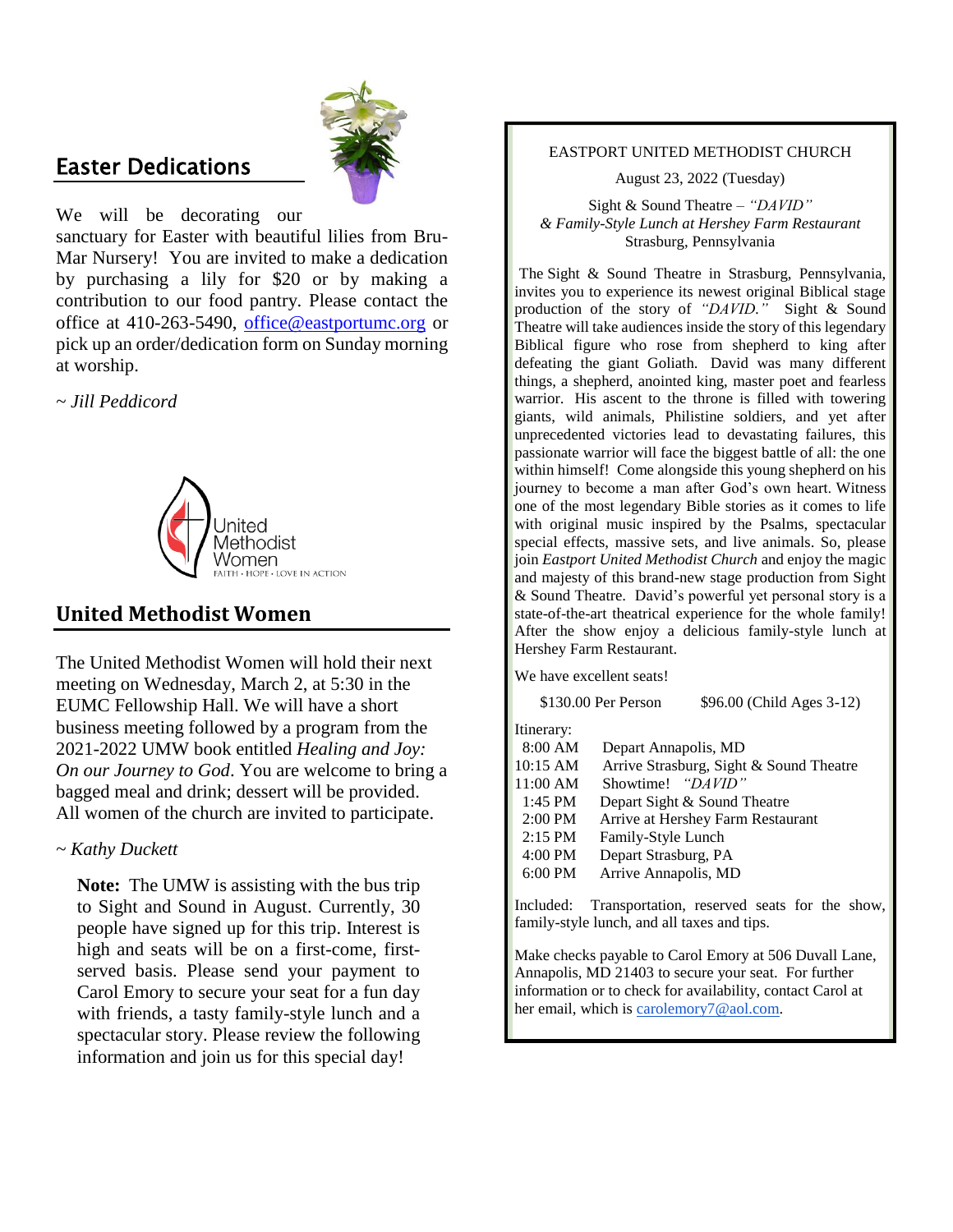

# The Betty Effect – Part 2

You may recall that when Pastor Michelle was here, we celebrated in January with choosing a word to live by for that year. If we didn't have a word in mind, we could choose one randomly from words she had prepared. I was always one of those who chose randomly because I just didn't feel strongly enough about a word to figure one out on my own.

However, this year, a word finally chose me. That word is joy. As you may recall, when Pastor Chris was sick and had to miss a Sunday, I filled in for him. His only instruction to me for the scripture lesson was to emphasize that the Wise Men were overwhelmed with joy. And, of course, since I was sooo not feeling joy at that point, I really had to dig deep to discover how I could speak from my heart about something that wasn't in my heart. As I pondered this dilemma, Mrs. Betty and her frogs came to mind, the sermon prepared itself, and the Betty Effect was born.

That is also when I knew that the word joy had chosen me. Because I suddenly could not escape it. For example, one of the people (Tony Fowler) who chose a frog showed me his amphibian – a frog in overalls relaxing and fishing. Tony explained that he also fished so it was a natural pick for him. He said that he felt joy every day because he was 28 years sober, and in an online conversation we had later (in which he gave me permission to share), he explained in more detail.

Tony said: The frog is on the dashboard of my car … and my granddaughters, Gigi and Eden, are getting to enjoy the frog currently. About my longterm sobriety -- I am celebrating 28 years of continuous sobriety on the 25th of this month. I am the least "anonymous" person in sobriety you are likely to meet. That being said, I am enjoying the "joy of sobriety" and I am impressed by the "Betty Effect." I believe that joy is a part of being a Christian. I also accept the responsibility, as a person in recovery, to be available to help those who are suffering from alcoholism and addiction. That is particularly true in the present climate. In other words, I welcome the exposure so that I can be available to anyone who might be having trouble with alcohol or drugs.

Thank you, Tony, for sharing your joy! And, of course, that wasn't all the Betty Effect had in store for me. Soon after, JoAnn Kulesza gave small gifts to the praise band to thank us for our service. Her gift to me? *The Book of Joy*, of course. This book consists of interviews with the Dalai Lama and Archbishop Desmond Tutu when they met in April 2015 with the express purpose of pondering joy from all angles.

One last bit of joy to share – a dream from Mrs. Betty herself. Well, maybe she didn't actually send me the dream – who knows what can happen in the great beyond? But I do know that she was obviously the influence for my brain using these images. This dream is pure Mrs. Betty and her joy. So here goes!

We're doing a performance at church, but using a karaoke tape, which suddenly cuts out. While we try to fix the problem, Mrs. Betty gets up to entertain those assembled. She has donned a birthday hat (you know the kind that are cone shaped and pointy and kept in place with a rubber band) and has also put on a fake nose, which is a carrot. Dressed like this she is dancing around, when she pulls out a Beanie baby that is shaped like an orange cookie monster from Sesame Street, which she then perches on her carrot nose while she dances. This thing is bobbing up and down on her carrot nose, and we are in stitches. The dream ends when she is surrounded by about four or five little girls who want to have a selfie taken with her. Everyone is laughing and having so much fun.

So while "joy" may not be a word that resonates with you, I still invite you to think about how we can work to find it in our day-to-day lives, how we can express it to those people we come in contact with, and how we can live in joy with ourselves and with Christ. May the Betty Effect visit you often! Oh, and could someone hand me my carrot nose, please?

*~ Barbara Krebs*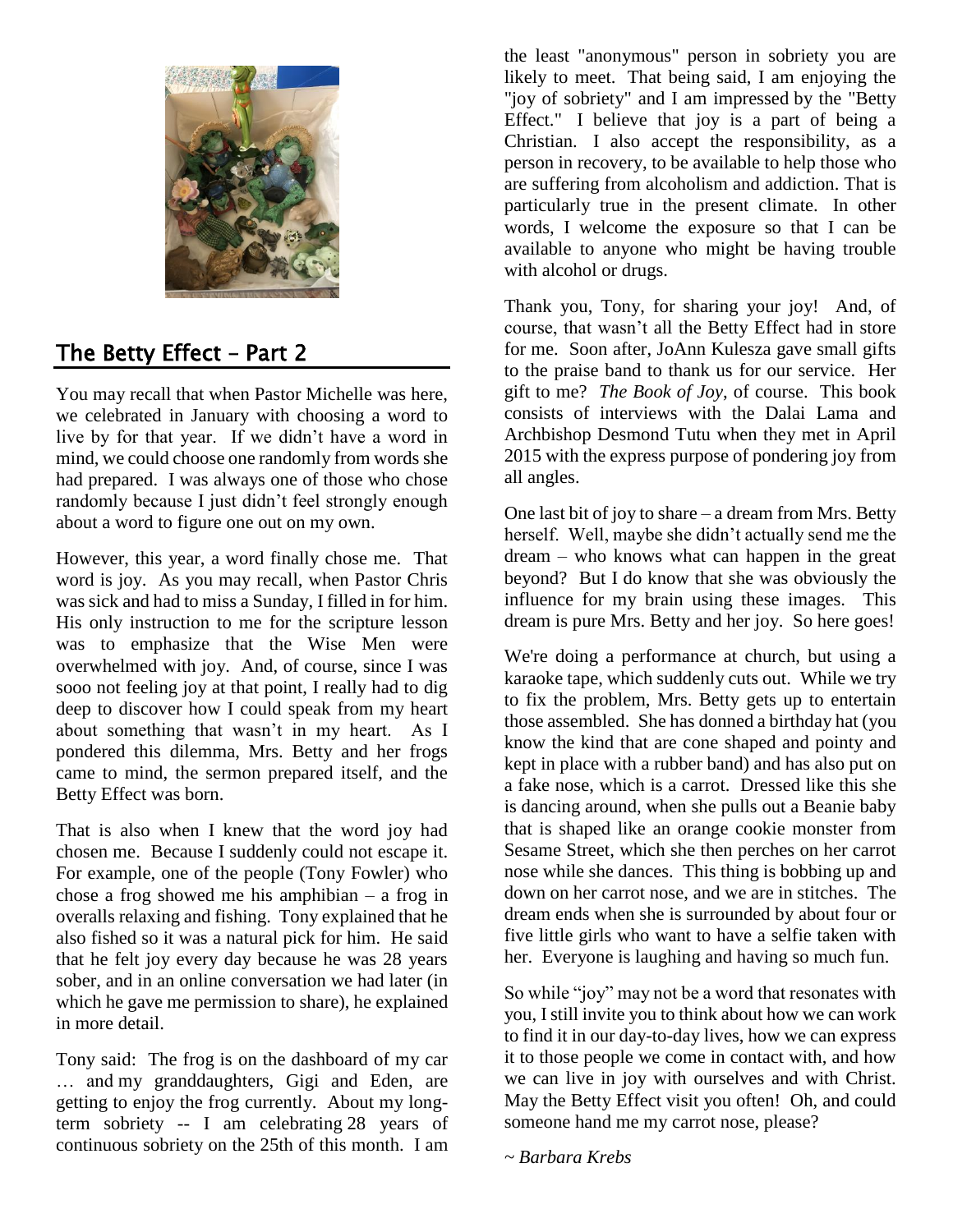

## Celebrate!

Bringing back a pre-Covid tradition after a two-year pause, we will have a celebration of our church community with a dinner after church on Sunday, March 20<sup>th</sup>. Mitch Krebs will prepare his famous Corned Beef & Cabbage Dinner! It would help Mitch if he had a ballpark count of people joining us, so please let the church office know by phone or email. (410-263-5490, or [office@eastportumc.org\)](mailto:office@eastportumc.org)



I watched once again a wonderful old movie recently. If you have ever seen The Lilies of the Field, you will know how we sometimes feel like a reluctant Sydney Poitier building a chapel. God always has more work for us. Amen!

*~ Joanne Christofel*

Masks



### Garden & Maintenance News

Spring is coming! We have started cutting back rose bushes, sedum joy, and liriope in anticipation of spring growth. The crepe myrtles that were damaged in the snow storm were trimmed. The two dead trees were cut down. One stump needs to be finished yet. We cut down broken tree limbs that were stuck up in two trees also. Of course, a new one that is really high up has decided to split this past week. Next time. The outside doors, window trim, posts and signs were washed. It's amazing how some soap and water can make things look brand new!

Another outside light was fixed and now has a dusk to dawn bulb. The glass in the two big church signs by the road were cleaned. They look much better but still need a little interior cleaning and paint. Some more of the window wells were cleaned out but still need new screening installed. Seven new metal drain covers were installed and all the window screens were cleaned (in my shower due to the cold). A new downspout was installed by the church office (the old one blew away?). The hole in one outside door was patched and is waiting on warmer weather for some



We know everyone is tired of wearing masks, and we also recognize that masking mandates are being relaxed. There is, however, still concern among our families with small children and the immunocompromised. We have been very grateful for the care and concern our congregation has shown during this difficult time and would like to ask that you show more grace and space by continuing to wear masks while in the church, except when eating, drinking or using a microphone. Please contact me with any concerns.

*~ Jill Peddicord Administrative Council Chair*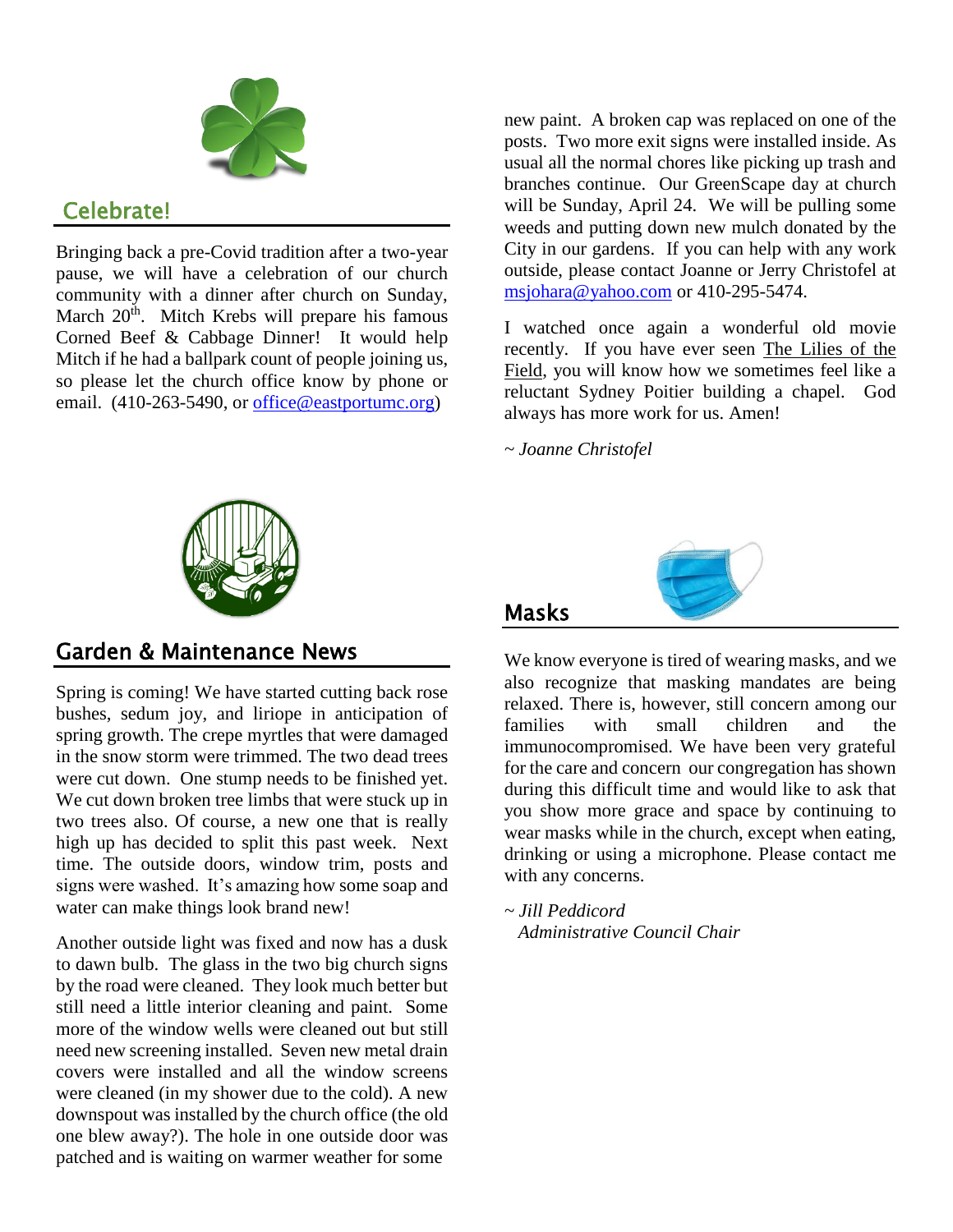

# March Birthdays

| Mar 1    | <b>Christy South</b>     |  |  |  |  |
|----------|--------------------------|--|--|--|--|
| Mar 2    | Evelyn Beall             |  |  |  |  |
|          | Nancy Williamson         |  |  |  |  |
| Mar 3    | Jean Wilcox              |  |  |  |  |
|          | Katherine Wilcox         |  |  |  |  |
| Mar 5    | <b>Molly Estabrook</b>   |  |  |  |  |
|          | Ernie Schultz            |  |  |  |  |
|          | <b>Stephen Jones</b>     |  |  |  |  |
| Mar 8    | Carol Emory              |  |  |  |  |
| Mar 9    | <b>Carol Ann Stevens</b> |  |  |  |  |
| Mar $10$ | Andy Little              |  |  |  |  |
| Mar 11   | Chris Broadwell          |  |  |  |  |
| Mar 13   | Jill Peddicord           |  |  |  |  |
| Mar 14   | Vern Renshaw             |  |  |  |  |
| Mar 18   | Paulette Schwallenberg   |  |  |  |  |
|          | Sue Hadaway              |  |  |  |  |
| Mar 19   | Eric Smaridge            |  |  |  |  |
| Mar 26   | <b>Barbara Nutwell</b>   |  |  |  |  |
| Mar 26   | David Hill               |  |  |  |  |
| Mar 27   | <b>Catherine Elliott</b> |  |  |  |  |
| Mar 29   | Thomas Owen              |  |  |  |  |
|          | Dixie Reichel            |  |  |  |  |
| Mar 31   | Jennifer Smith           |  |  |  |  |
|          | Sue Nasatka              |  |  |  |  |



# March Anniversaries

- Mar 16 Ernie & Virginia Schultz
- Mar 18 Rusty & Janet Mack
- Mar 21 Jim & Judy Bradford
- Mar 31 Rawle Green & Barbara Schwarz





*The Spire* is published monthly by Eastport United Methodist Church, 926 Bay Ridge Ave., Annapolis, MD 21403. 410.263.5490 [office@eastportumc.org](mailto:eastportumc@verizon.net) [www.eastportumc.org](http://www.eastportumc.org/) Pastor: Christopher Broadwell Editor: Eunice Corse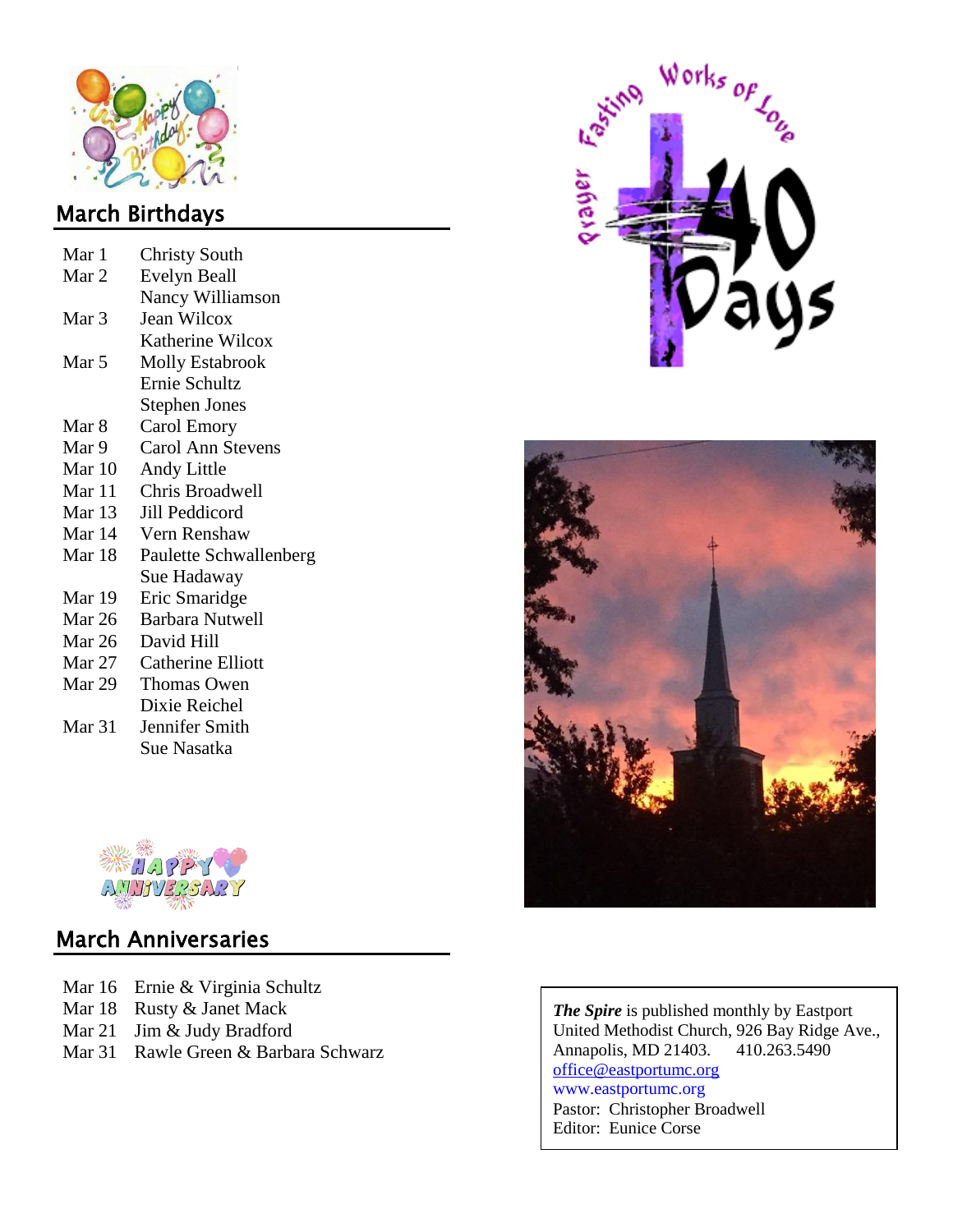Eastport United Methodist Church March 2022 410.263.5490

| Sunday                                                                                                              | Monday                                       | Tuesday                                                                        | Wednesday                                                                                                 | Thursday                                                                                        | Friday            | Saturday                                       |
|---------------------------------------------------------------------------------------------------------------------|----------------------------------------------|--------------------------------------------------------------------------------|-----------------------------------------------------------------------------------------------------------|-------------------------------------------------------------------------------------------------|-------------------|------------------------------------------------|
| MARC'E                                                                                                              |                                              | 1<br>Homework<br>4:00pm                                                        | $\overline{\mathbf{2}}$<br><b>UMW Meeting</b><br>5:30pm<br>@EUMC<br><b>ASH WEDS</b><br><b>SERVICE 7PM</b> | $\overline{\mathbf{3}}$<br><b>Homework</b><br>4:00pm<br><b>Lenten Study</b><br>7pm<br>Choir 7pm | 4<br><b>RANTA</b> | 5                                              |
| 6<br>Worship<br>10am<br><b>Covid Vaccine</b><br><b>Clinic</b><br>$12 - 4pm$                                         | $\overline{\mathbf{z}}$<br><b>Bells 7:00</b> | 8<br>Homework<br>4:00pm                                                        | 9                                                                                                         | 10<br>Homework<br>4:00 <sub>pm</sub><br><b>Lenten Study</b><br>7pm<br>Choir 7pm                 | 11                | 12<br><b>Set clocks</b><br>forward             |
| 13<br>Worship<br>10am<br>Daylight<br>Savings<br><b>Begins</b>                                                       | 14<br><b>Bells 7:00</b>                      | 15<br><b>Homework</b><br>4:00pm<br><b>Admin Council</b><br>Zoom meeting<br>7pm | 16                                                                                                        | 17<br>Homework 4pm<br><b>Lenten Study</b><br>7pm<br>Choir 7pm                                   | 18                | 19<br><b>FOOD</b><br><b>PANTRY</b><br>10:00 AM |
| 20<br><b>Worship 10am</b><br><b>Corned Beef &amp;</b><br><b>Cabbage</b><br>11:30am<br>@EUMC<br><b>Spring Begins</b> | 21<br>Bells 7pm                              | 22<br>Homework<br>4:00 <sub>pm</sub>                                           | 23                                                                                                        | 24<br>Homework<br>4:00 <sub>pm</sub><br><b>Lenten Study</b><br>7pm<br>Choir 7pm                 | 25                | 26                                             |
| 27<br>Worship<br>10am                                                                                               | 28<br>Bells 7pm                              | 29<br>Homework<br>4:00pm                                                       | 30                                                                                                        | 31<br>Homework<br>4:00pm<br><b>Lenten Study</b><br>7pm<br>Choir 7pm                             |                   |                                                |